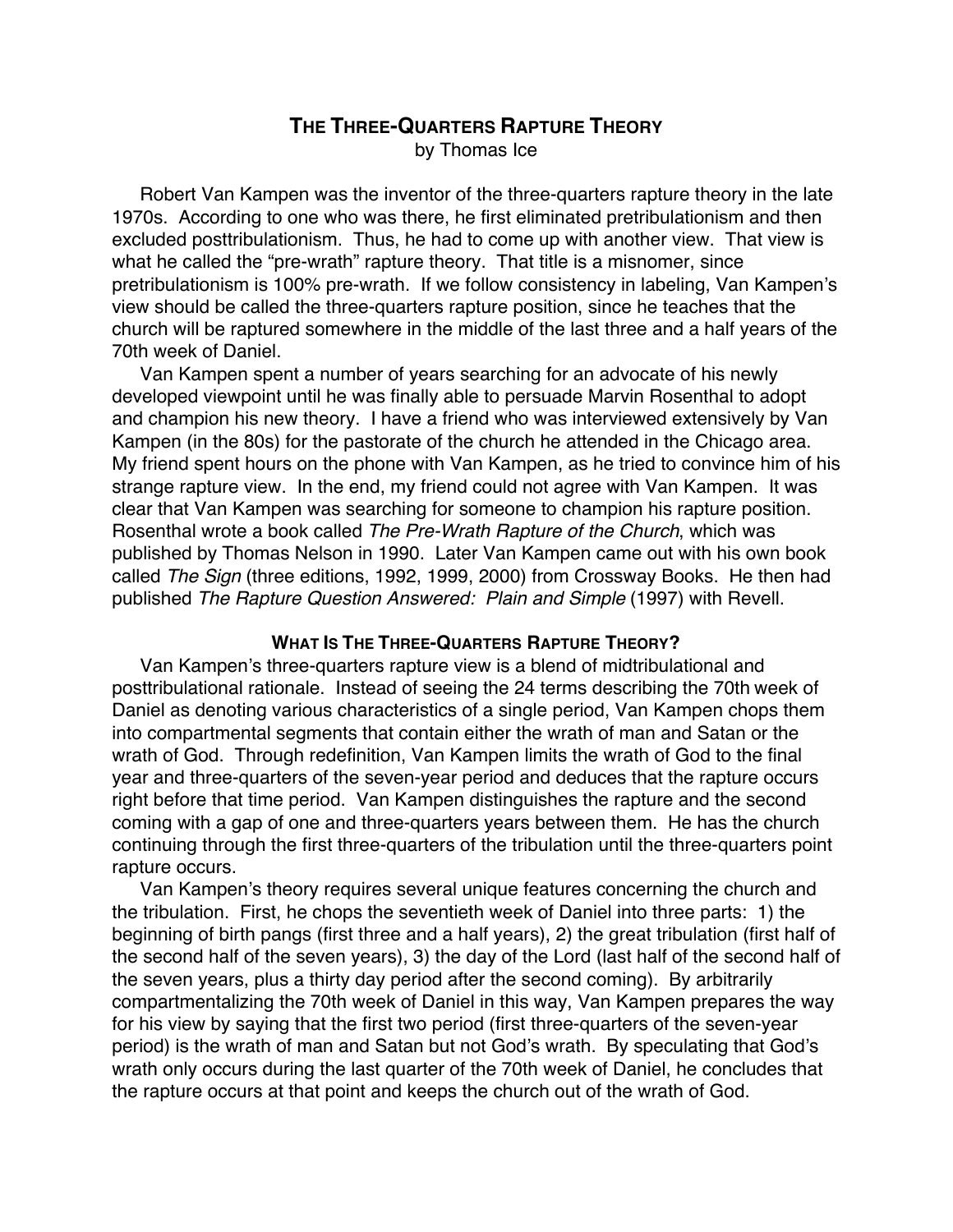## **SOME REASONS WHY VAN KAMPEN'S THEORY IS WRONG**

This view of the rapture is not only built upon faulty interpretation of the Bible, but also upon flawed data and logic. In 1990 Marvin Rosenthal released the first published expression of the Van Kampen rapture view in all of history. I read and detected many problems with the book. Rosenthal made the following statement: "The Greek word thlipsis, translated tribulation or affliction in many English Bibles, occurs twenty times in the New Testament" (Rosenthal, Pre-Wrath, p. 103). My concordance showed that it actually occurs 45 times. Why had he not even considered over half of the New Testament references?

The point that Rosenthal was attempting to make when he committed such a glaring factual error was that the word "tribulation" is never used to refer to the first half of Daniel's 70th week (Rosenthal, Pre-Wrath, pp. 103-08). This is not the case since Matthew 24:9 is an instance where "tribulation" ( $KJV =$  "afflicted") refers to the first half of Daniel's 70th week. Dr. John McLean explains:

Rosenthal has not only overstated his case but has stated as true fact that which is clearly false. A cursory reading of a Greek concordance reveals that the word "tribulation" (thlipsis) is used in prophetic contexts to refer to both the first and second halves of the seventieth week of Daniel. Matthew 24:9, which chronologically relates to the first half of the seventieth week as evidenced by its preceding the midpoint of the abomination of desolation (Matt. 24:15-21) states: "Then they will deliver you to tribulation (thlipsis), and will kill you, and you will be hated by all nations on account of My name" (NASB). Clearly the biblical text describes the first half of the seventieth week as a time of tribulation.

The second half of the seventieth week is also described as a time of tribulation. Second Thessalonians 1:6 uses the Greek word thlipsin while referring to the second coming of Christ which occurs during the second half of the seventieth week of Daniel: "For after all it is only just for God to repay with *affliction (thlipsin)* those who afflicted you" (NASB). Therefore, it is proper and even biblical to refer to, and even describe, the seventieth week of Daniel as "The Tribulation," or "A Time of Tribulation."1

Interestingly, Rosenthal restricts thlipsin "tribulation" to simply trials to be experienced (Rosenthal, Pre-Wrath, p. 237), while at the same time locating such tribulation in the first half of Daniel's 70th week (Rosenthal, Pre-Wrath, p. 152). Like Dr. McLean and pretribulationists, Rosenthal equates Matthew 24:9 with the fifth seal judgment as stated in Revelation 6:9–11. Yet if Rosenthal admits the obvious logical conclusion—that the tribulation in Matthew 24:9 is the tribulation—then it would provide another reason that contradicts his new view and would support pretribulationism.

## **GOD'S WRATH**

Van Kampen defines only the final quarter of Daniel's 70th week as the only time of God's wrath. He sees the first three quarters as the wrath of man and Satan. But does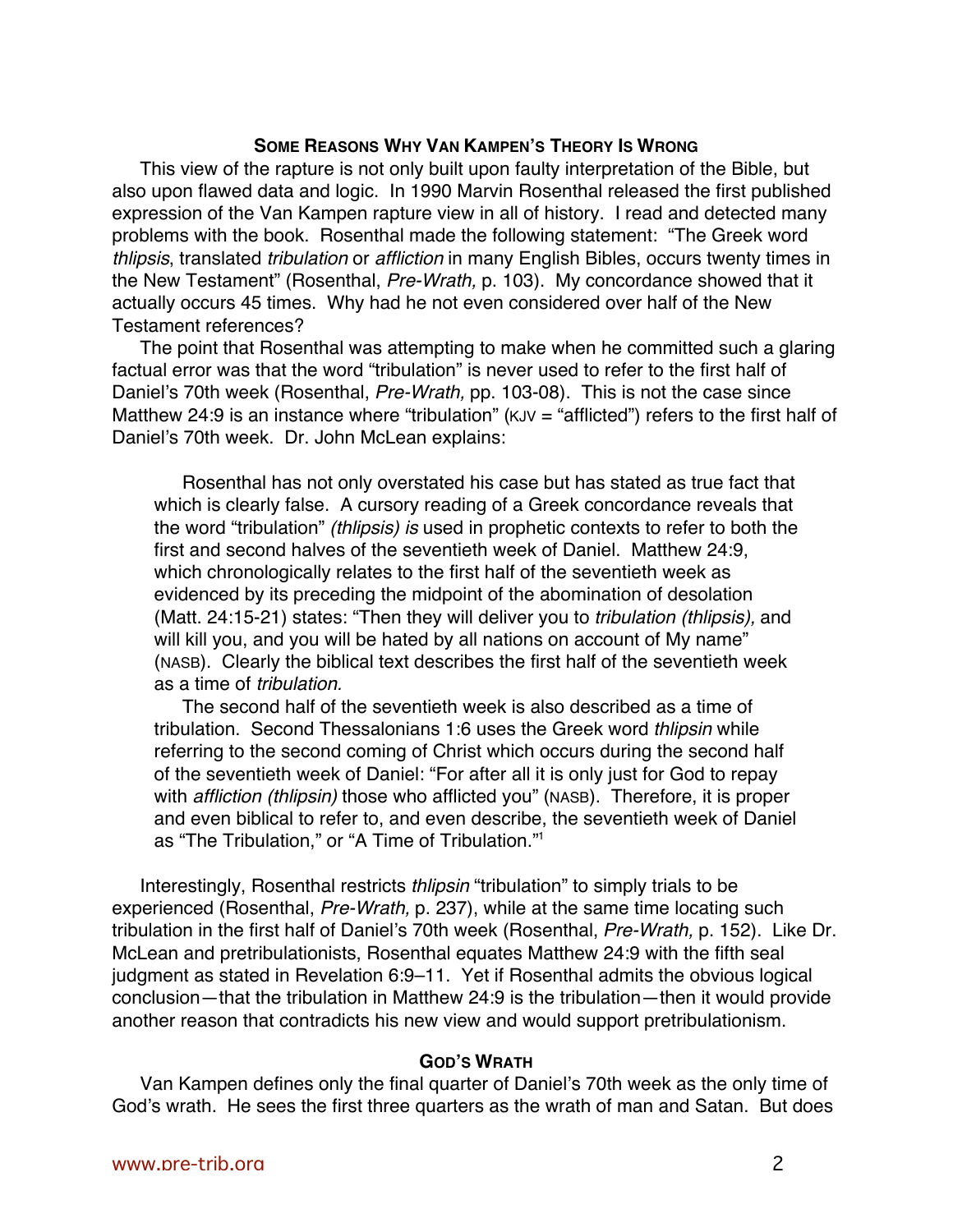the Bible make such distinctions? It does not!

#### Wrath in Zephaniah

Zephaniah 1:14–18 heaps together a cluster of terms that characterize the future Day of the Lord. Verse 14 labels this time as "the great day of the Lord" and "the day of the Lord." Then verse 15–18 describe this time with the following descriptions: "that day is a day of wrath," "a day of trouble and distress," "a day of wasteness and desolation," "a day of darkness and gloominess," "a day of clouds and thick darkness," "a day of the trumpet and alarm," "I will bring distress upon men," and "the day of the Lord's wrath." The context supports the notion that all these descriptives apply to the Day of the Lord. Such biblical usage does not allow an interpreter to chop the Day of the Lord into compartmental segments as Van Kampen insists. The text plainly says that the Day of the Lord is a time of both tribulation and God's wrath. All of the many descriptives in this passage provide a characterization of the Day of the Lord that applies to the entire seven-year period. The Zephaniah passage clearly contradicts the basis upon which Van Kampen attempts to build his recently developed theory. Zephaniah is not alone in providing an obstacle to the Van Kampen speculation.

### Wrath in Revelation

Revelation 6:1–17 records the six seal judgments, which are the first reported judgments of the tribulation. Revelation 6 and the seal judgments also contradict the Van Kampen formulation since the Bible describes all six judgments as ". . . the wrath of the Lamb: For the great day of his wrath is come . . ." (Rev. 6:16c–17a). Even though Van Kampen cannot recognize God's wrath, the unbelievers at the beginning of the seven-year tribulation will be able to. Revelation 5 reveals that only the Lamb (Christ) was qualified to open the seals that would begin the first judgments of the tribulation. As we connect the dots of Revelation 5 and 6, there is no basis for saying that the events of the seal judgments are somehow disconnected from Scripture's characterization as God's wrath. The following observations about the seal judgments support such a connection:

• The Lamb is the Individual Who breaks, and thus initiates, all six of the seals (Revelation 6:1, 3, 5, 7, 9, 12) clearly indicating that He (God) is the source of the events or wrath. These are explicit references to the wrath of God, not the wrath of man or Satan as taught by Van Kampen.

• One quarter of the earth's population is killed (Rev. 6:8).

• The fifth seal reveals that multitudes of Christian martyrs are slain as a result of seal activity, which has to be considered the wrath of the Lamb. God allows this to occur when the Lamb breaks the seal in this part of the seal judgments.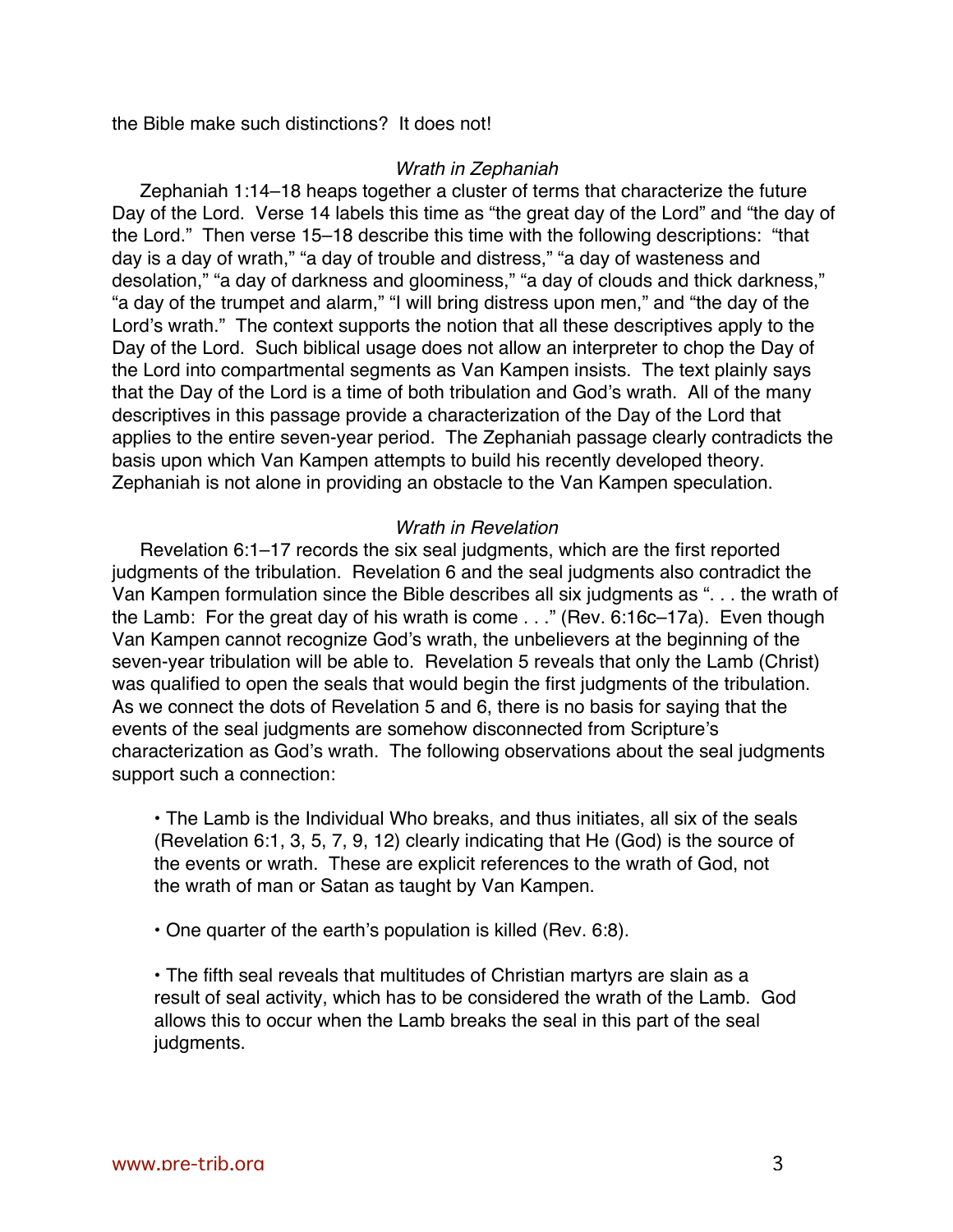• At the end of the six seal judgments an assessment is given as follows: "Fall on us, and hide us from the face of him that sitteth on the throne, and from the wrath of the Lamb: For the great day of his wrath is come; and who shall be able to stand?" (Rev. 6:16–17). "Him that sitteth on the throne" is God the Father as indicated in chapter 4, thus it is clearly God's wrath. It is also the Lamb's wrath (Christ). The passage clearly says "the great day of his wrath is come," meaning that all six of the seal judgments are classified as God's wrath.

Van Kampen attempts to say that the events of the seal judgments are not really "God's" wrath, but the wrath of man. Rosenthal declares, "The word wrath occurs eight times in the book of Revelation. All eight occurrences follow the opening of the sixth seal. The word wrath is never used in connection with the first five seals" (Rosenthal, Pre-Wrath, p. 176). Rosenthal neglects to tell his readers that Revelation 6:16-17 is a summary statement of all the previous seal judgments. In spite of the Van Kampen claim to follow the plain interpretation of the text (Van Kampen, Rapture Question, p. 23–24.), I believe that Revelation 6:16–17 relates to all six seal judgments for the following reasons: First, Revelation 6:15–17 is an overall report of the human response to God's judgment as administered through all six seal judgments. A similar evaluation is recorded after the trumpet judgments in Revelation 9:20–21. This argues in favor of associating this report with the preceding seal judgments.

Second, the controlling verb in verse 17, "is come" (êlthen), "is aorist indicative, referring to a previous arrival of the wrath, not something that is about to take place<sup> $2$ </sup> Rosenthal's attempt to say that this verb is a future aorist (Rosenthal, Pre-Wrath, pp. 166-67), cannot be supported by the context. Such contextual support is necessary to adopt his unusual use of the aorist indicative. Further, if a future look were intended by the verb then John most likely would have used the future tense. Such stress and strain in biblical interpretation demonstrates the forced notion that Van Kampen's new invention is not the product of sound biblical exegesis.

Third, Revelation 5 narrates a heavenly scene of Christ pictured as a slain, but victorious Lamb. The Lamb is pictured as worthy to open the seals on a scroll, which result in judgment—the judgment described in the succeeding chapter as the seal judgments. In chapter 6, each one of the seal judgments commences as a result of the Lamb's breaking of each seal (Revelation 6:1, 3, 5, 7, 9, 12). Since all six seal judgments begin the same way, with the breaking of the seal by the Lamb, one should not be at all surprised that Revelation 6:16–17 summarizes all six judgments as "the wrath of the Lamb," and "the great day of his wrath." This cannot be the wrath of man or Satan.

The above information provides ample biblical proof that all six seal judgments are the wrath of God (Lamb). Since all six seal judgments are designated in Scripture as God's wrath it means that the entire 70th week of Daniel is called the wrath of God in Revelation 6. Therefore, this passage does not support the Van Kampen interpretation. Since the church is promised deliverance from the wrath of God (Rom. 5:9, 1 Thess. 1:10, 5:9, and Rev. 3:10), it is clear in light of Revelation 6 that the church will be